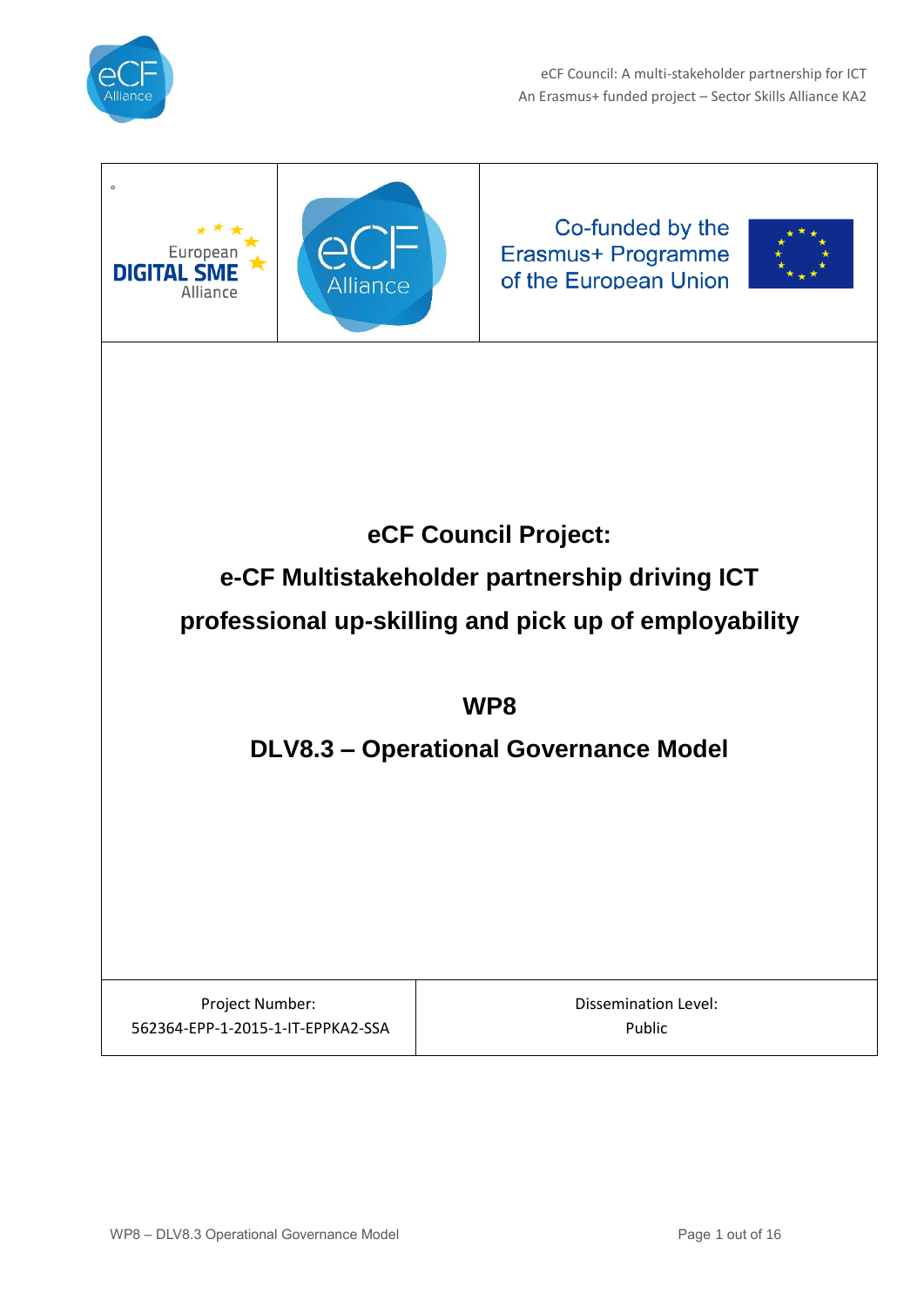

# **Document history**

| <b>Author</b>                                                    | Date       | <b>Version</b>   | <b>Description</b>                                                                                                                                                                            |  |
|------------------------------------------------------------------|------------|------------------|-----------------------------------------------------------------------------------------------------------------------------------------------------------------------------------------------|--|
| European<br><b>DIGITAL SME</b><br>Alliance (formerly<br>PIN-SME) | 04/04/2016 | v <sub>0.1</sub> | First draft: outline of the document                                                                                                                                                          |  |
| European<br><b>DIGITAL SME</b><br>Alliance (formerly<br>PIN-SME) | 19/04/2016 | v <sub>0.2</sub> | Further development of the first draft,<br>improvements of the suggested structure of the<br>document                                                                                         |  |
| European<br><b>DIGITAL SME</b><br>Alliance (formerly<br>PIN-SME) | 28/05/2017 | V <sub>0.3</sub> | Identification of suggested stakeholder groups,<br>potential governance models identified                                                                                                     |  |
| European<br><b>DIGITAL SMF</b><br>Alliance (formerly<br>PIN-SME) | 11/07/2018 | V <sub>0.4</sub> | Development of the governance model, based<br>on the insights from the stakeholders (including<br>the partnership meeting)                                                                    |  |
| European<br><b>DIGITAL SME</b><br>Alliance (formerly<br>PIN-SME) | 05/10/2018 | V <sub>0.5</sub> | Clarifications and more details provided for the<br>developed governance model, addition of the<br>example on the functioning of the eCF<br><b>Stakeholder Authority</b>                      |  |
| European<br><b>DIGITAL SME</b><br>Alliance (formerly<br>PIN-SME) | 23/10/2018 | V <sub>0.6</sub> | Small changes and additions (concerning the<br>new stakeholder groups) based on the input<br>received from the stakeholders during the Final<br>Conference; final layout and document editing |  |

#### **Support and disclaimers**

This project has been funded with support from the European Commission.

This publication [communication] reflects the views only of the author, and the Commission cannot be held responsible for any use which may be made of the information contained therein.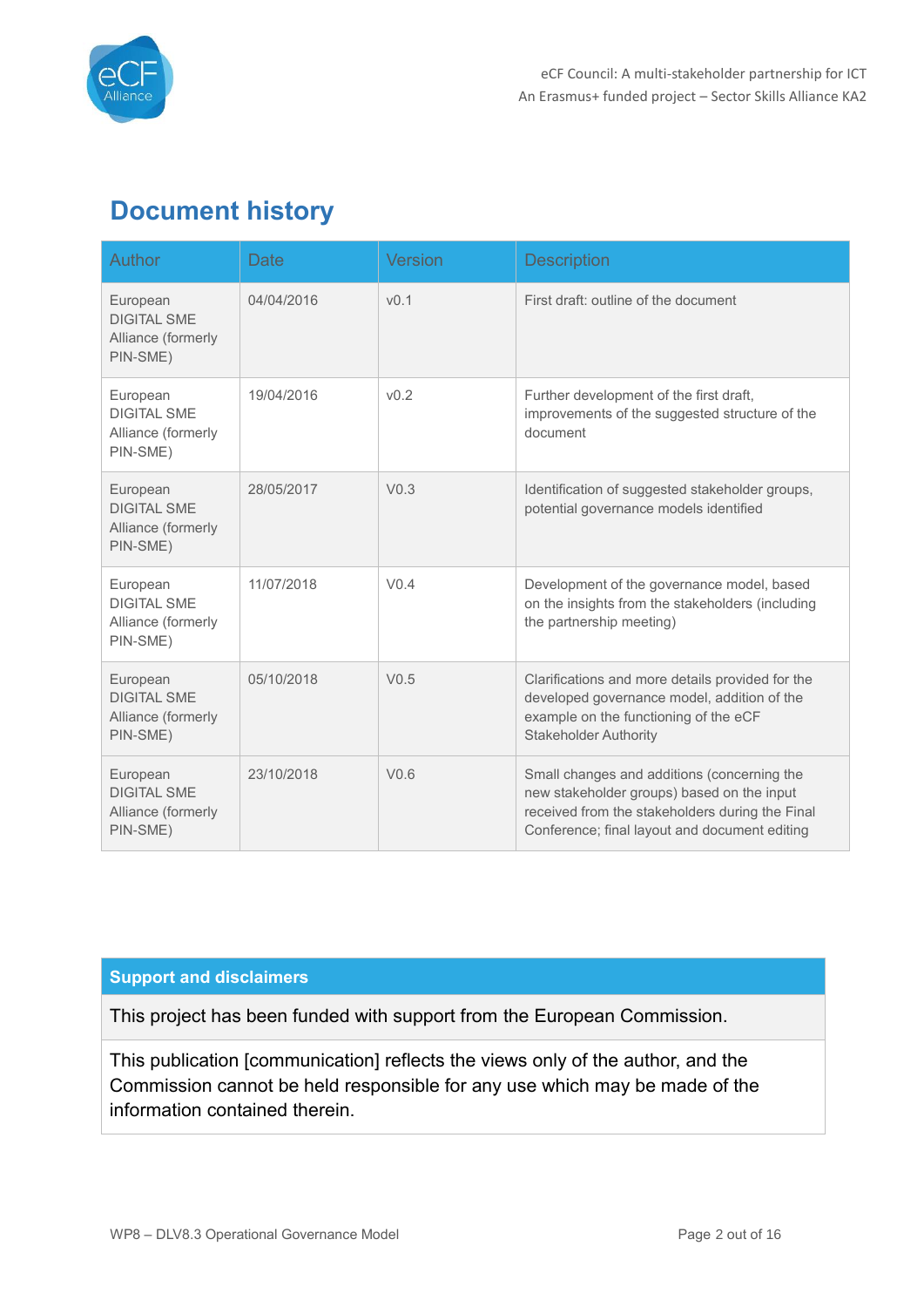

## TABLE OF CONTENTS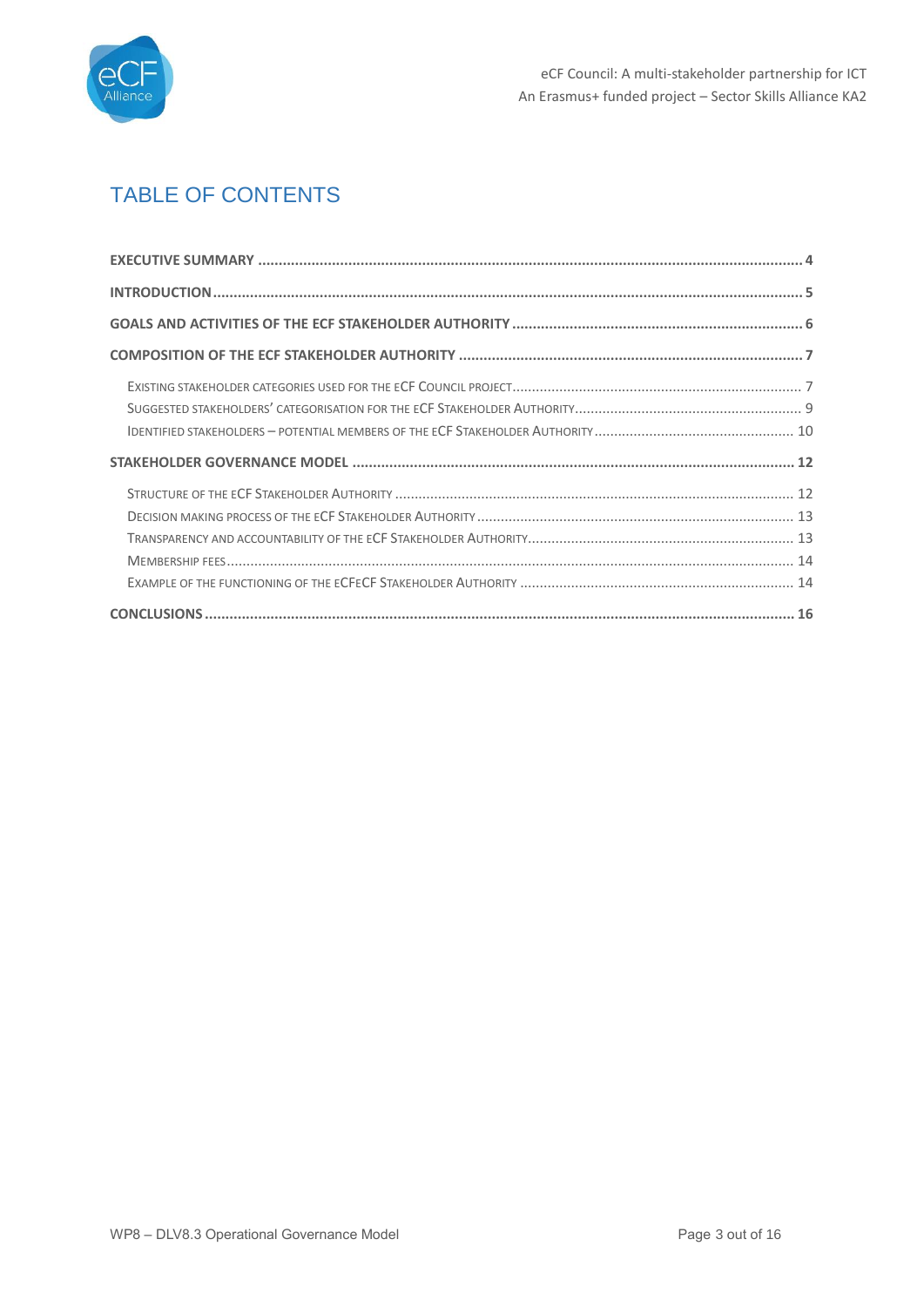

## <span id="page-3-0"></span>**Executive Summary**

This report offers the potential post-project eCF Council's governance scenario and related operational model which is designed to maintain functioning of the partnership and its Stakeholder Committee after the life-spam of the project.

Based on the feedback and recommendations collected from the stakeholders, a new entity, the so called eCF Stakeholder Authority shall emerge on the core basis of the eCF Stakeholder Committee. It will support the continuous update and promotion of project's outputs, their use for developing further services, it will also remain a point of reference for the national and European policy makers, etc.

The new body shall include more diverse stakeholders compared to the existing Stakeholder Committee, and have a structured governance model. Therefore, the suggested composition of the new stakeholder body is described in this deliverable, in addition to its governance model, and example of its functioning.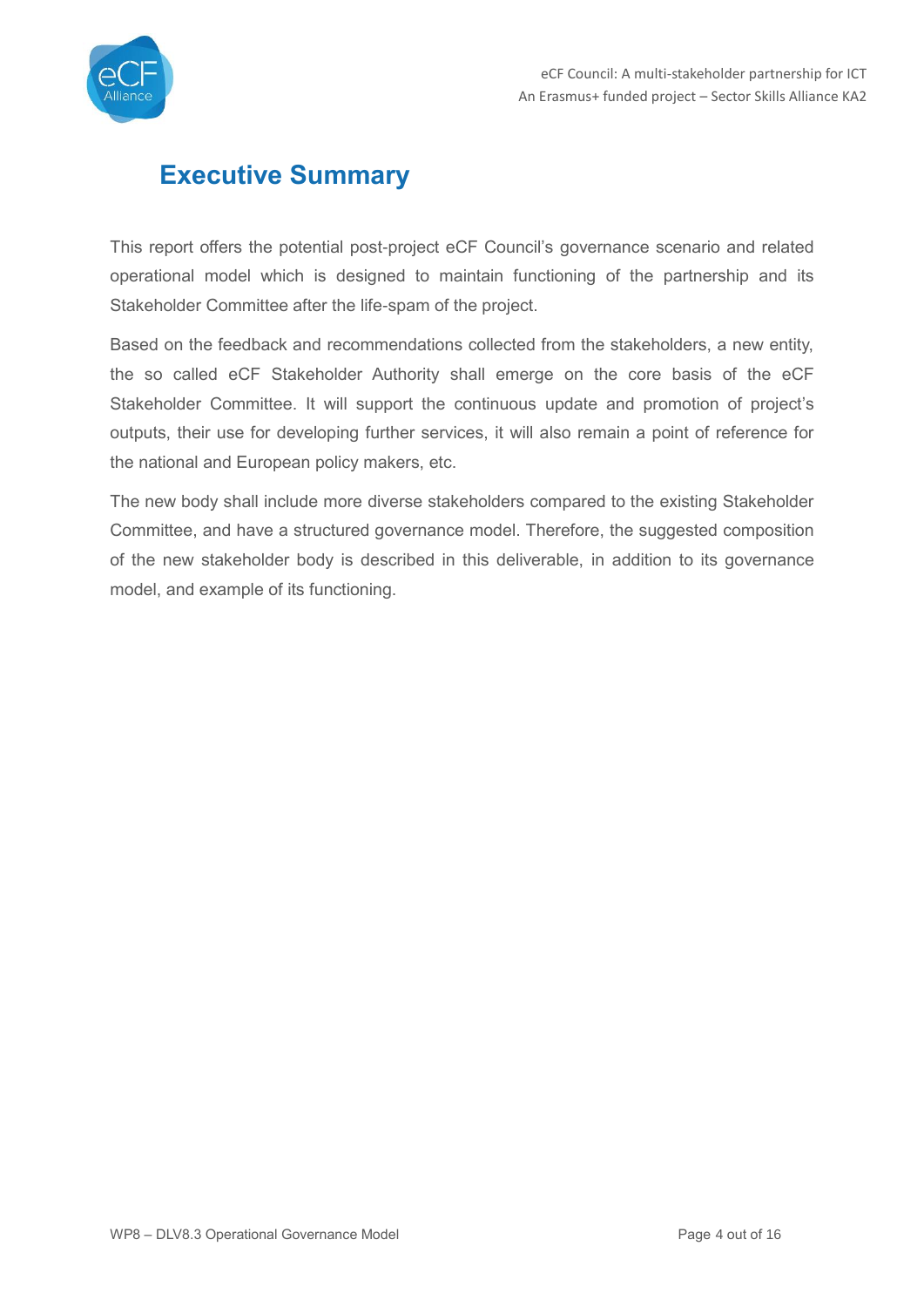

# <span id="page-4-0"></span>**Introduction**

One of the main goals of the eCF Council has been to establish the governance mechanism which would remain as the reference point after the end of the project's lifetime. Such structure would serve for multiple purposes: as the platform for further policy debates, as a reference point for the European Commission and other decision makers, as an expert group for eCF-related initiatives, as a support body for the further exploitation and improvement of the project's outcomes, etc (more about the goals – below).

A need for the creation of such reference point has also been expressed by the stakeholders, and stressed in the Final Conference by presenting different practical applications of the eCF, where variety of the stakeholders is involved. Not all of these stakeholders could have participated in the eCF Council, but a need of their engagement in the further processes related to the eCF Framework (e.g., development of the training courses for workers and for other teaching personnel, creation of the quality label, etc.) has been clearly expressed.

Stakeholder Committee of the eCF Council has brought together internal and external stakeholders (project partners and external interested parties), and has prepared the ground for the further development of such structure. Therefore, the given report presents the suggested governance operating model for the new body (further called eCF Stakeholder Authority) which could develop from the Stakeholder Committee.

This report includes the provisioned goals and activities of the new eCF Stakeholder Authority, the composition of such body and suggested participants, as well as the detailed description of the governance model: its structure, decision making process, basics for the transparency, and example of functioning.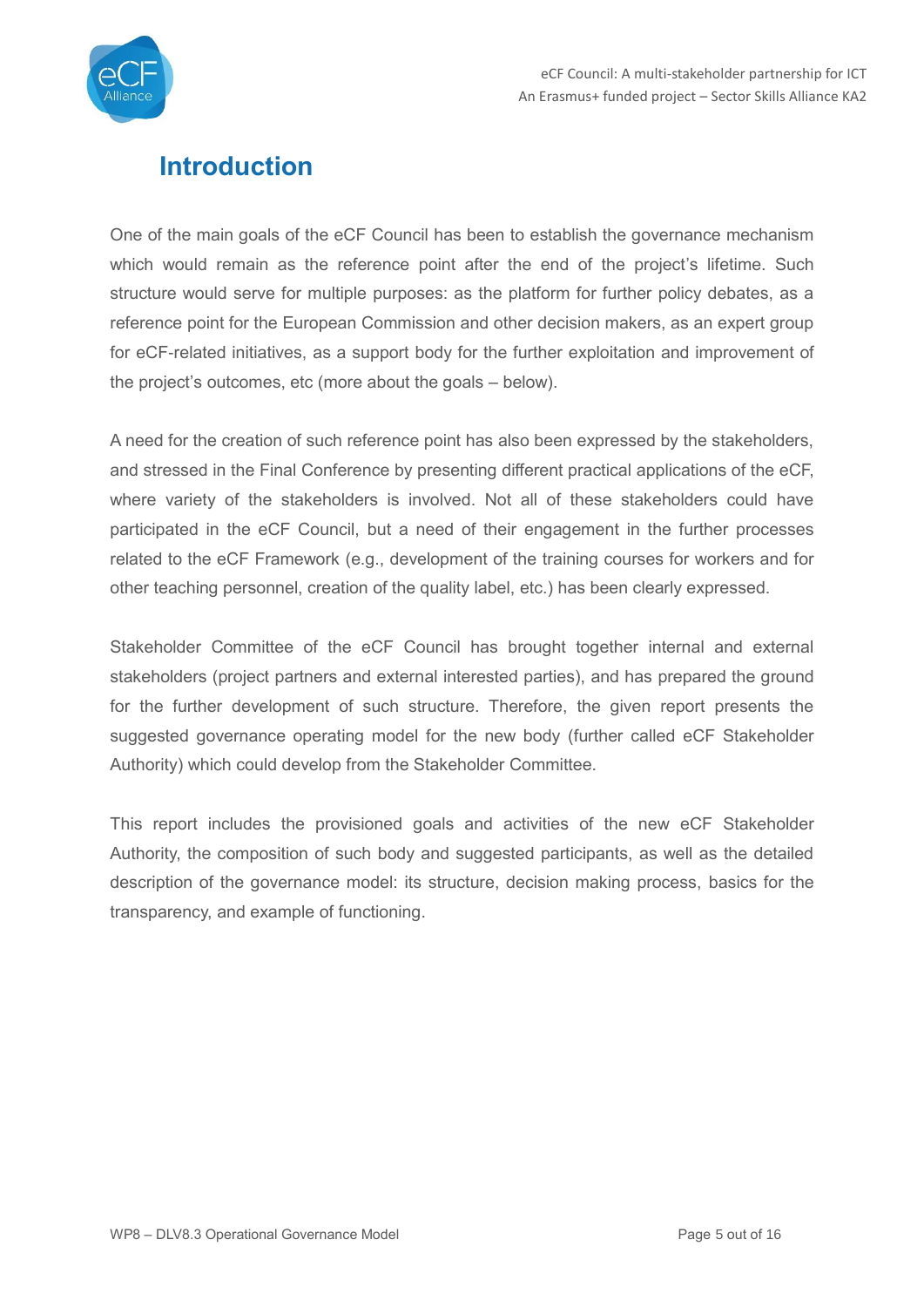

# <span id="page-5-0"></span>**Goals and activities of the eCF Stakeholder Authority**

**The main goal** of the proposed eCF Stakeholder Authority is to support all types of initiatives related to the development, promotion, and encouragement of the eCF Framework in particular, as well as ICT professionalism and digital skills in general.

More specifically, the eCF Stakeholder Authority could undertake the following activities (this list refers to the suggested activities, it is not exhaustive, and would be adopted based on the stakeholders' interests):

- facilitate engagement of the key stakeholder groups (VET providers and other education institutions, regulatory bodies, sectoral organisation, public administrations, industry companies – users of eCF, etc.);
- serve as a platform to debate, exchange views and best practices regarding digital skills in Europe, including eCF Framework and related initiatives;
- collaborate with the European Commission, CEN, national decision makers and standardisation bodies regarding policy initiatives related to the digital skills and eCF Framework;
- promote and support digital skills development in Europe, including eCF-based solutions;
- promote ICT education, specifically eCF-based trainings (developed by the eCF Council);
- create eCF-based quality label and support its uptake throughout Europe;
- advocate for a wider application of eCF among the key stakeholders (especially public administrations and industry);
- encourage public administrations to use eCF Framework for public procurement.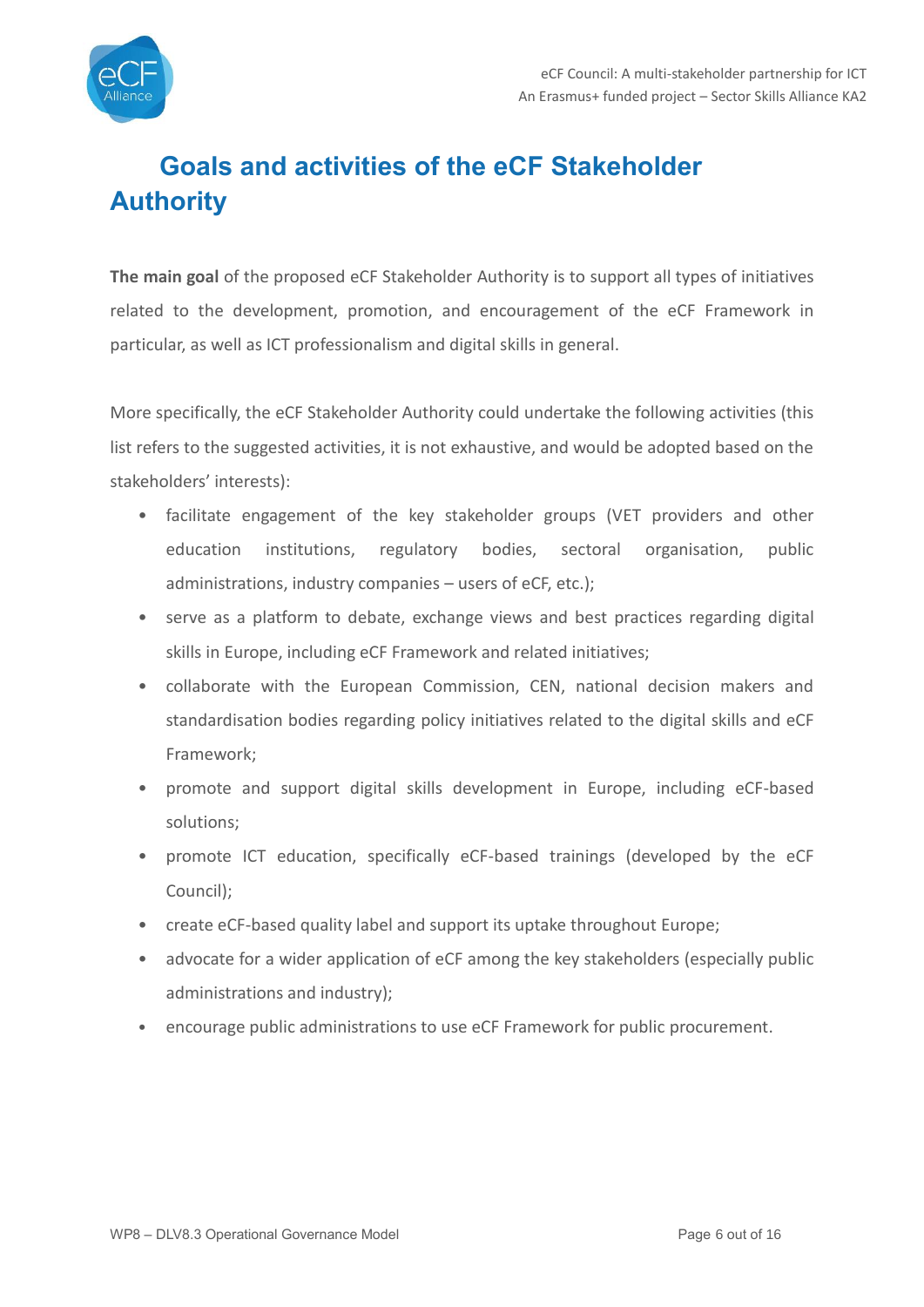

## <span id="page-6-0"></span>**Composition of the eCF Stakeholder Authority**

The Stakeholder Committee of the eCF Council has included three main types of the stakeholders: regulatory bodies, VET providers and sectoral organisations (see the explanation below).

However, such grouping has been slightly too broad and identified groups have covered too many different stakeholders. In example, sectoral organisations cover SMEs and big multinational entities as well as industry associations, while interests and needs of such stakeholders may sometimes vary quite extremely).

Moreover, in order to achieve the full representation of all the stakeholders using the eCF framework, or otherwise involved in its development or deployment, additional stakeholder categories shall be added. A need for this has also been approved by the stakeholders during the discussions in the Final Conference and project meetings. It was particularly stressed that the main targeted users of the eCF Framework must be better represented in the eCF Stakeholder Authority: big companies and public administrations. In addition, stronger involvement of the EU member states is also crucial – inclusion of the regulatory bodies, especially higher level decision makers from the national ministries, would strengthen their commitment.

#### **Existing stakeholder categories used for the eCF Council project**

<span id="page-6-1"></span>Stakeholder Committee of the eCF Council Project consisted of representatives from the three main stakeholders, as explained below.

- **1. Regulatory Bodies (RB):** public or private entities that have a regulatory function for education and training systems. This group could comprehend the entities such as national VET agencies, Labour or Education ministries (agencies or councils), public or private employment services, etc.
- **2. Sectoral Organisations (SO):** Public or private entities that have sector-specific expertise and represent or are present in a given sector. This category is composed of the big multinational companies, SMEs and the SMEs and industry associations. Such as: small, medium or large enterprises (including social enterprises); sectoral or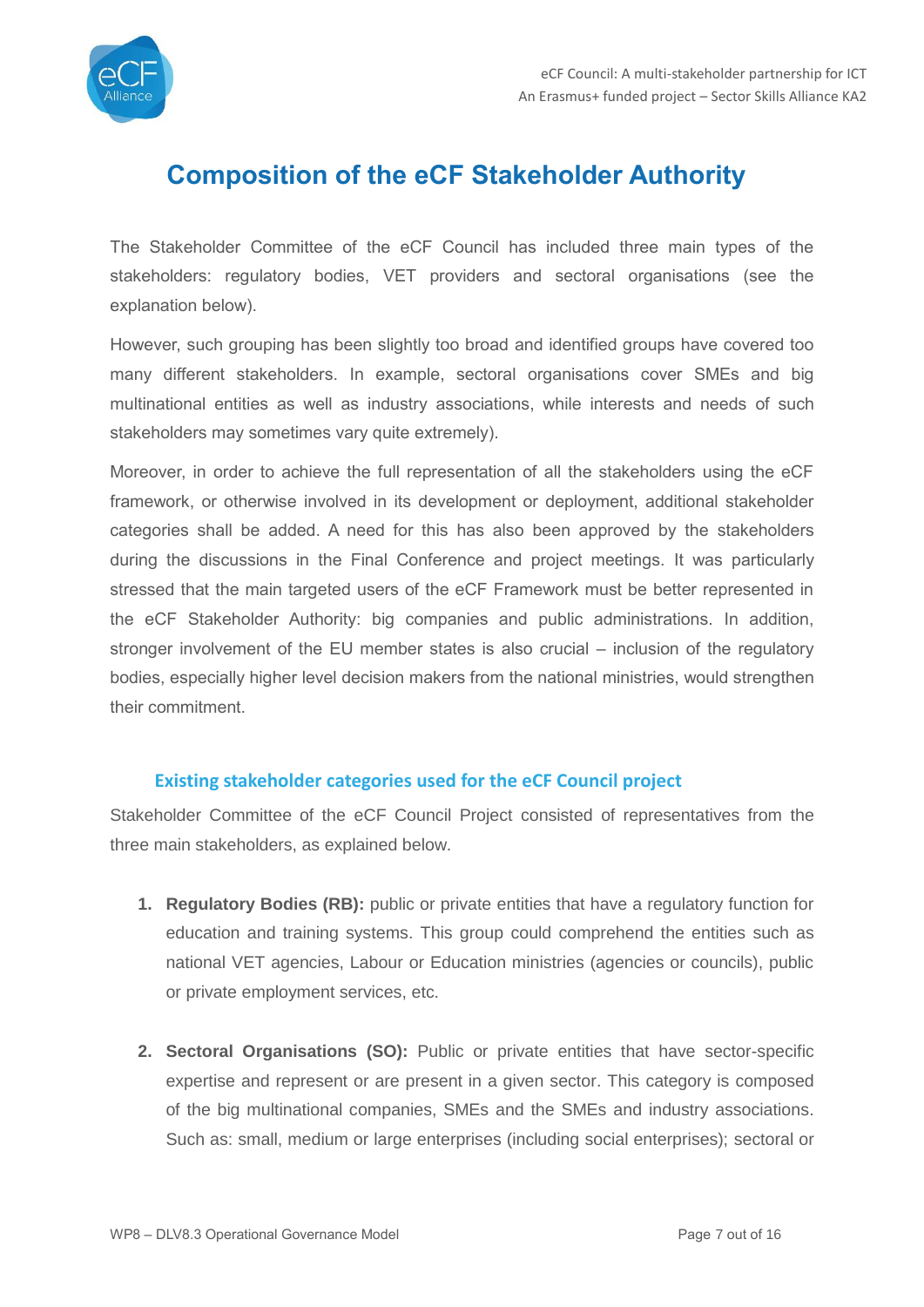

professional associations of employers or employees; European or national sectoral umbrella organisations, etc.

**3. VET Providers**, such as training or education providers at local, regional or national levels; sector-based research institutes; bodies providing career guidance, professional counselling and information services, private training providers, etc.

The following table demonstrates the representation of the eCF Council's members in the three described categories:

|                    | <b>ITALY</b>     | <b>NETHERLAND</b> | <b>SPAIN</b>    | <b>BULGARIA</b> | <b>EU</b>       |
|--------------------|------------------|-------------------|-----------------|-----------------|-----------------|
| <b>REGULATORY</b>  | <b>ADFOR</b>     | EXIN (has left    | <b>DG</b><br>de | <b>NAPOO</b>    |                 |
| <b>BODIES</b>      | <b>FPM</b>       | the project in    | Formacion -     | (NAVET)         |                 |
|                    |                  | the half)         | Comunidad       |                 |                 |
|                    |                  |                   | de Madrid       |                 |                 |
| <b>SECTORAL</b>    | <b>CNA ICT</b>   | <b>CIONET</b>     | <b>CCOO</b>     | <b>BASSCOM</b>  | <b>EUROPEAN</b> |
| <b>ORGANISATIO</b> | <b>FIOM-CGIL</b> |                   | Servicios       |                 | <b>DIGITAL</b>  |
| <b>NS</b>          |                  |                   |                 |                 | <b>SME</b>      |
|                    |                  |                   |                 |                 | <b>ALLIANCE</b> |
|                    |                  |                   |                 |                 | <b>DIGITAL</b>  |
|                    |                  |                   |                 |                 | <b>EUROPE</b>   |
| <b>VET</b>         | <b>CEFRIEL</b>   | bITa Center       | <b>UAH</b>      | <b>ESI CEE</b>  |                 |
| <b>PROVIDERS</b>   |                  |                   |                 |                 |                 |

In addition, eCF Council's Stakeholder Committee has been joined by the external stakeholders during the months 20-22. The external stakeholders included:

- European e-Skills Association (sectoral organisation);
- Certiport: Pearson VUE (consultancy);
- The Irish Computer Society (sectoral organisation);
- Council of European Professional Informatics Societies (sectoras organisation);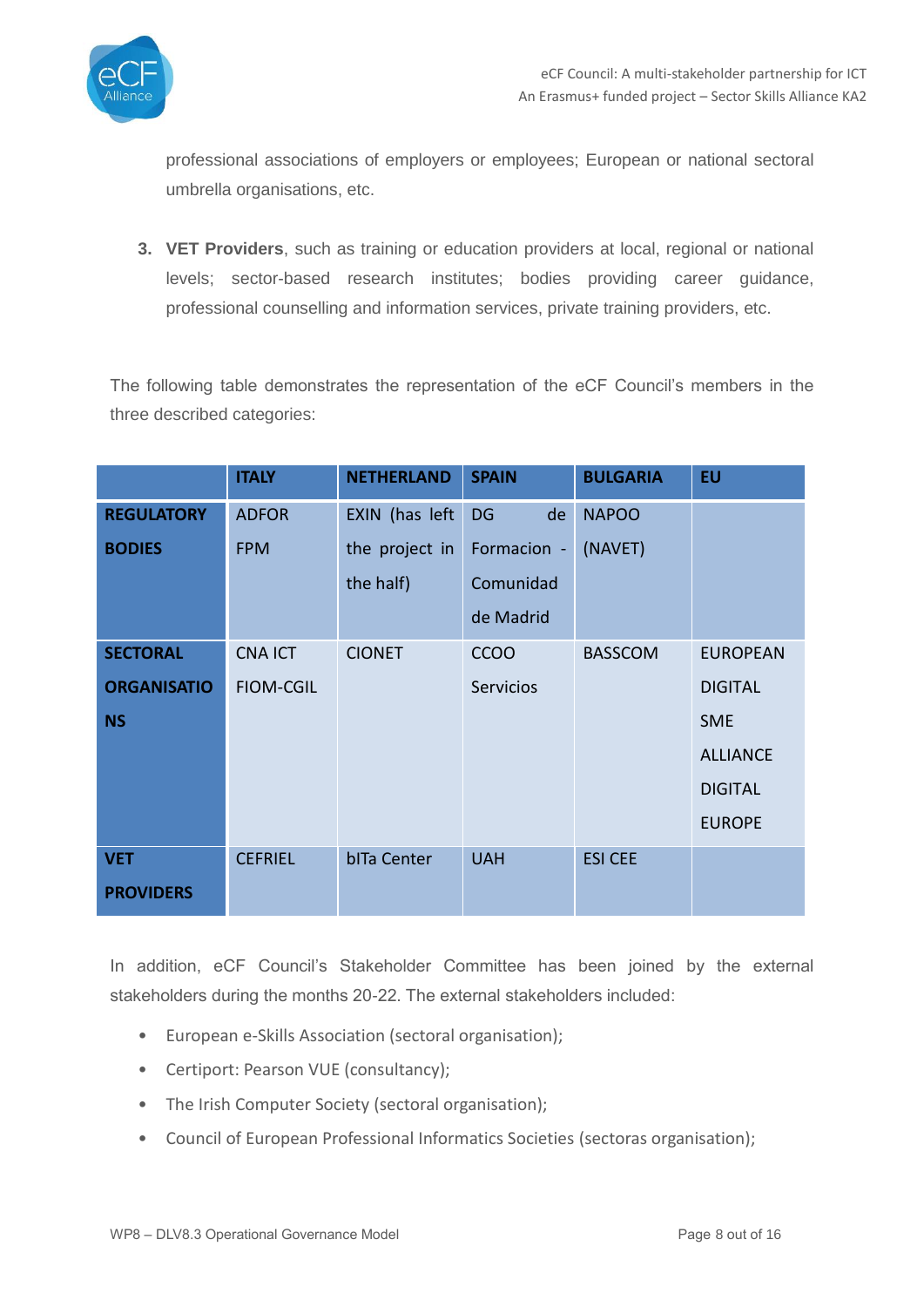

- Agenzia Nazionale Politiche Attive Lavoro (regulatory body);
- All Digital (expert Laurentiu Bunescu) (sectoral organisation);
- ITWNET (VET provider);
- <span id="page-8-0"></span>• TEZA ltd (VET provider).

## **Suggested stakeholders' categorisation for the eCF Stakeholder Authority**

Suggested new member categories for the eCF Stakeholder Authority are as following:

#### **Key targeted eCF users**:

- 1. Big **multinational companies** which deploy eCF to assess of personnel's individual and/or organisational ICT competences.
- 2. **SMEs** that use eCF for internal competences assessment and/or provide services based on the eCF (e.g. competence assessment for other companies or public administrations).
- 3. **Public administrations** any public body which uses eCF for the internal assessment.
- 4. **Any public or private education providers**: colleges and universities, VET centres, companies and consultancies providing trainings, institutes, associations of education providers, etc.
- 5. **Regulatory and decision making bodies (local, regional or national)**: education or labour ministries of any level; local education committees/councils/agencies, VET agencies, recognised accreditation institutions or similar bodies.
- 6. **ICT professionals**: regional, national or European professional associations and ICT workers' unions.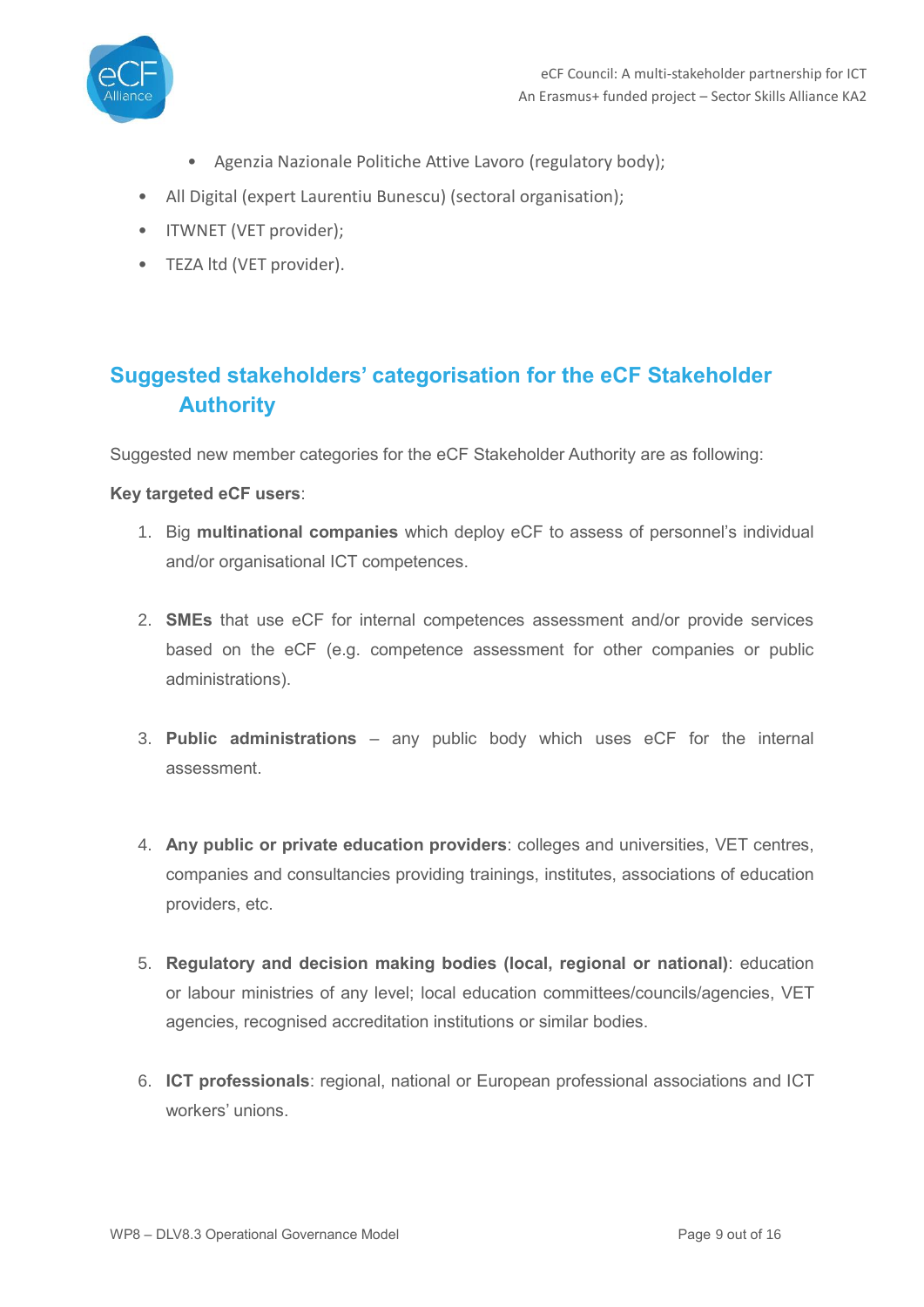

- 7. **Certification providers**: any public or private certification providers.
- 8. **Associations, clusters, Digital Innovation Hubs, Competence centers**: any local, regional, national or European bodies, designed to support businesses, and having an expressed interest in digital skills.

## <span id="page-9-0"></span>**Identified stakeholders – potential members of the eCF Stakeholder Authority**

Besides the eCF Council project partners and eight external stakeholders, other potentially interested organisations have been identified. The identification has been made based on their engagement with the eCF Council project, e.g., through social media, requests of information, participation in eCF Council's events, etc. Furthermore, some of the organisations have been identified due to their particular interest in digital skills and endorsement of eCF Framework (by using or promoting it).

Identified organisations have already been categorised based on the classification suggested above. The list is not exhaustive, it only provides organisations that shall be contacted first should the new eCF Stakeholder Authority emerge.

- 1. **Multinational companies**: Deutsche Telekom, SoftNet Group, SAFRAN, Randstad Italia SpA, Euro Disney, Poste Italiane, Mapfre, Airbus, Amcor Flexibles Europe, Capgemini, Jobnomads.
- 2. **SMEs**: WINGS ICT Solutions, ICT Human Capital, itSECURITY, iTRACK, Explain.
- 3. **Public administrations**: The Dutch Central Government, Pôle Emploi, Kauno miesto savivaldybe.
- 4. **Any public or private education providers**: Academy for Teacher In-Service Training and Staff Development (ALP, Germany), ECDL Lithuania, Ninja Academy, YNOV, Hogeschool Utrecht, Université de Toulouse and Université de Grenoble, Sofia University, FZI Research Center for Information Technology, netmind, QiBit, etc.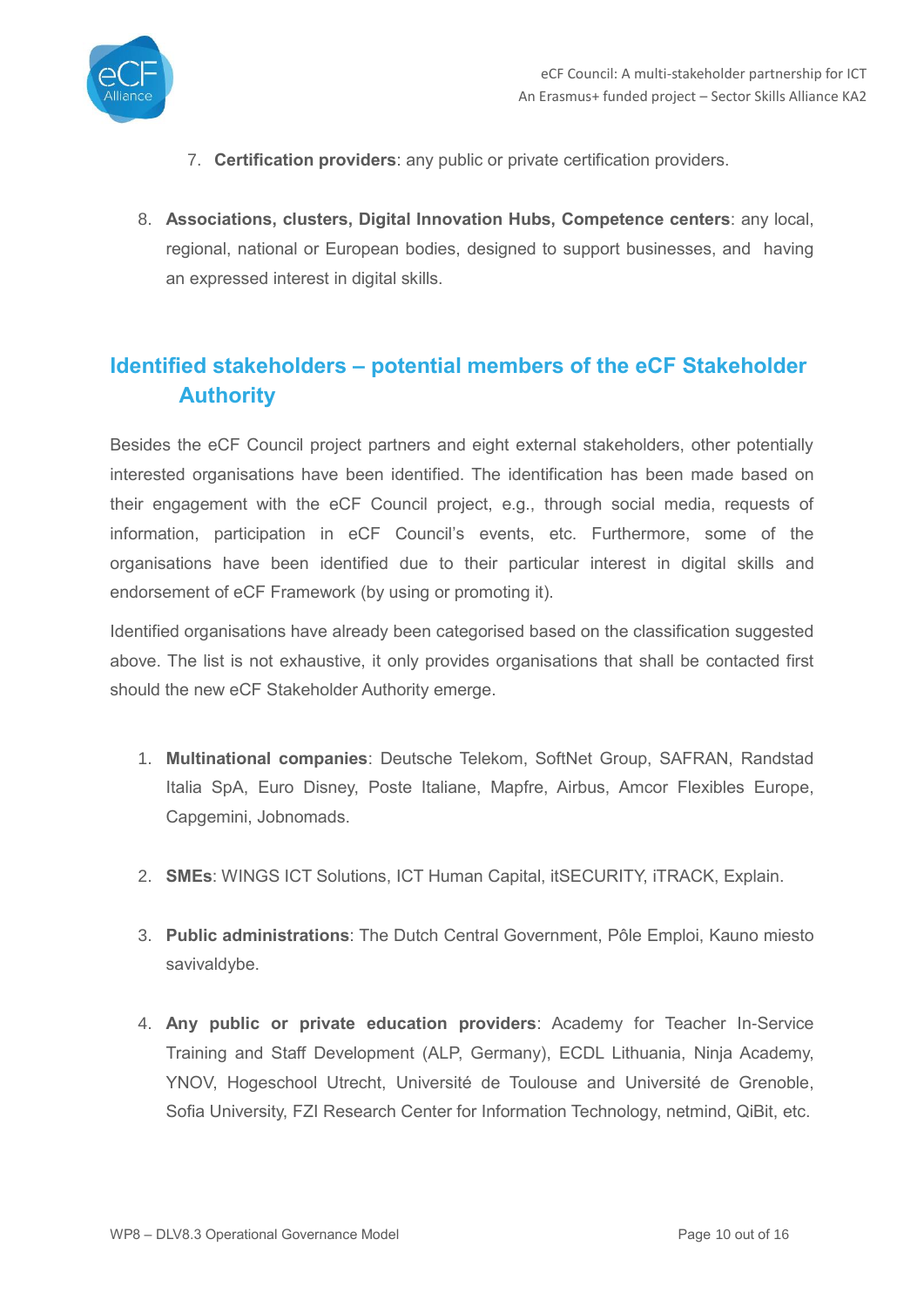

5. **Regulatory and decision making bodies** (local, regional or national): Fundación EUCIP España, Estonian Qualifications Authority, VIT emprende - Valencia City Council, Agencia para el Empleo de Madrid,

- 6. **ICT professionals**: Vri, CIONET, CEGRIF, El Consejo General de Colegios de Ingeniería Informática, KNVI, LInMA.
- 7. **Certification providers**: BCS Koolitus AS, Accredia, Spanish Association for Standardization and Certification.
- 8. **Associations, clusters, Digital Innovation Hubs, etc.**: GAIA, CENFIM, Mittelstand 4.0-Kompetenzzentrums, Giffoni Innovation Hub, BASSCOM, CAN ICT, CONETIC, BITMI, it-forum Midtjylland, BBS ICT, CLUSIT.

Requirements for joining the eCF Stakeholder Authority will be set up in the Statues, and will be specific for different categories. Specific rules on how to become the members of the eCF Stakeholder Authority, how to terminate or suspend the membership, etc. shall be elaborated in the Statues of the eCF Stakeholder Authority, as well as the types of membership which might include full members (those having voting rights), observing members (having no voting rights, but possibility to get involved into some of the activities or participate in certain meetings, General Assembly, etc).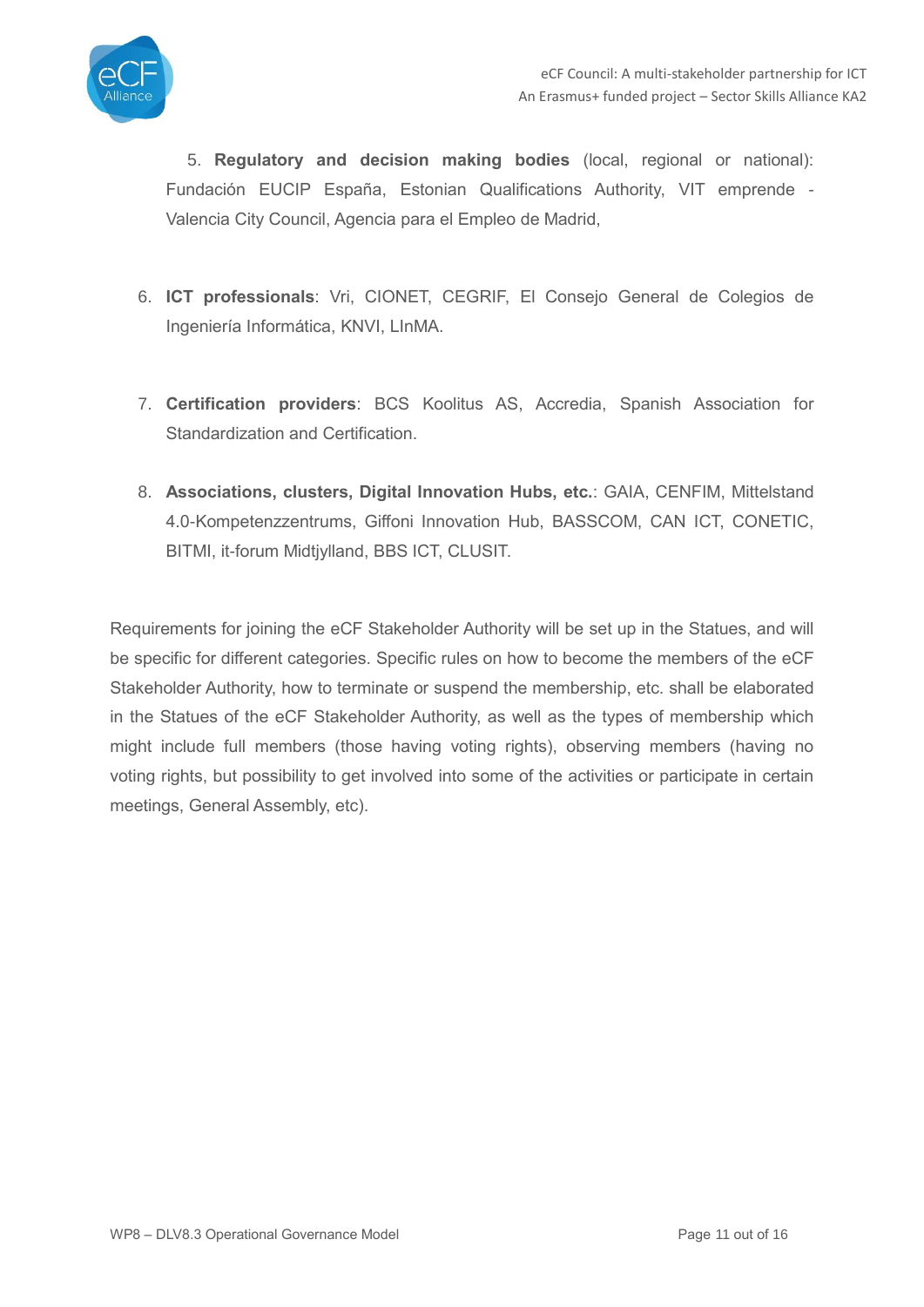

## <span id="page-11-0"></span>**Stakeholder governance model**

This chapter describes the structure suggested for governing of the eCF Stakeholder Authority, decision making and transparency mechanisms, financial contributions, as well as provides the example of functioning of the eCF Stakeholder Authority.

### <span id="page-11-1"></span>**Structure of the eCF Stakeholder Authority**

The main **governing structures** of the eCF Stakeholder Authority would be the General Assembly and the Governing Board.

The main eCF Stakeholder Authority's **activities would be supported** by the Secretariat (which would be led by one or few eCF Council's partners that have a good organisational capacity and have experience in providing secretariat services, e.g. FPM and European DIGITAL SME Alliance), and Working Groups. If needed additional management support structures can be created, such as Treasury, Strategic Committee, etc.

General Assembly (GA) would be responsible for the main strategic decisions, approval of budget and financial results, approval of the new members, termination of the memberships, approval of the membership fees, nomination of the representatives to the Governing Board. Each member of the eCF Stakeholder Authority (no matter their category) would have a voting right in the GA. Further details regarding the GA, such as quorum and decision adoption rules, organisation of the GA, appointment of the chairperson, etc. shall be further defined in the Statues of the eCF Stakeholder Authority.

Governing Board (GB) shall be composed of one elected representative from each member category. The Governing Board will set the objectives and prepare annual work plans of the eCF Stakeholder Authority (which shall be approved by the GA and follow the strategic guidelines set by the GA), adopt bylaws (if any) of the eCF Stakeholder Authority, create Working Groups, appoint or discharge the Secretary General, monitor financial issues, etc. Further functions of the GA, election of its chairperson, decision adoption rules shall be further specified in the Statues of the eCF Stakeholder Authority.

The Governing Board can create Working Groups (continuous standing bodies) and ad-hoc Working Groups (short-term bodies created for one specific purpose and dismissed after its objective is achieved). The objective of these Working Groups is to prepare recommendations in various fields of their expertise, support Secretariat in the implement strategic activities of the eCF Stakeholder Authority. Examples of such Working Groups might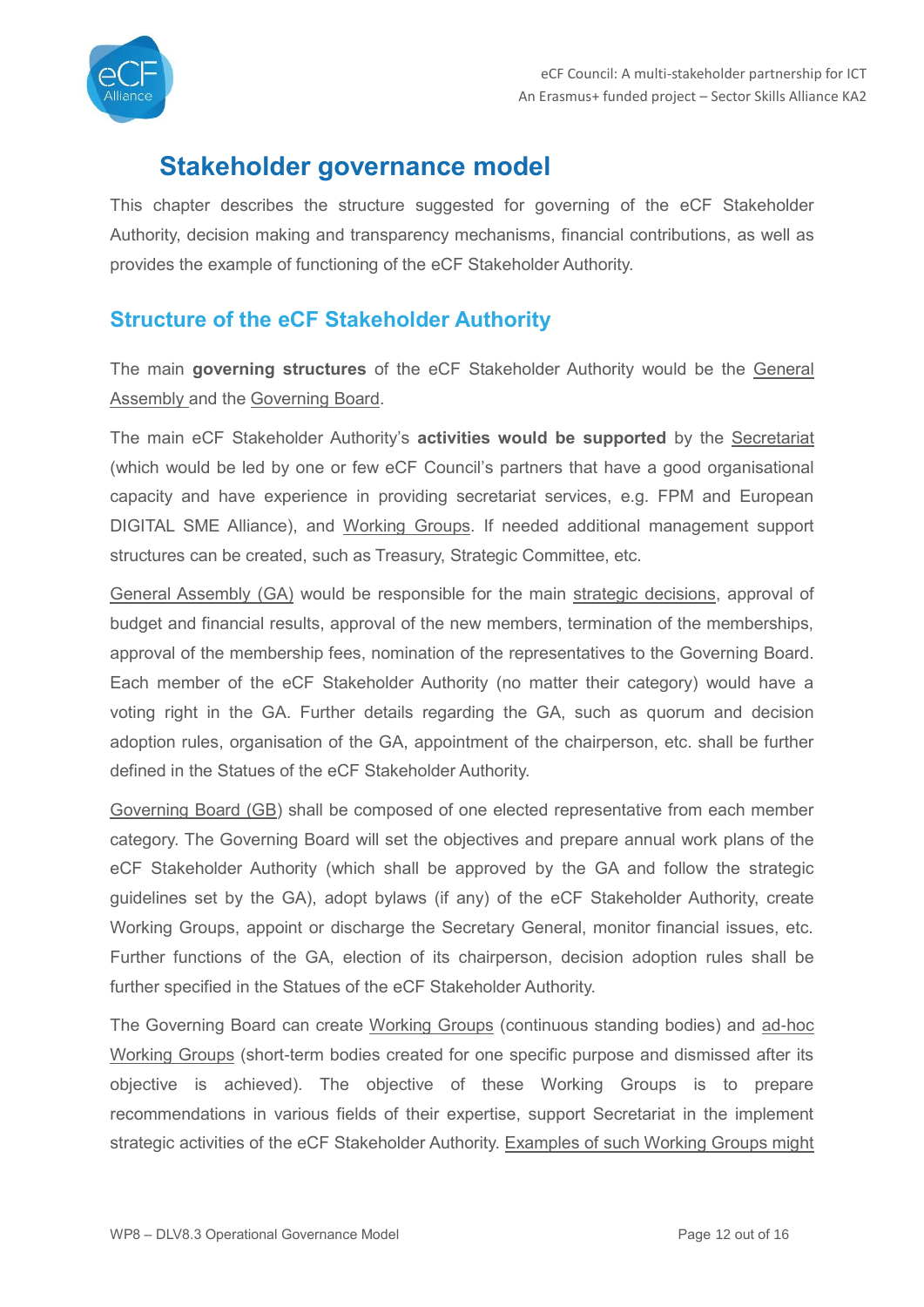

include: ICT education and professionalism group, eCF certification group, etc. Each

Working Group will have the appointed chairperson (if needed, more than one). Further details on the functioning of the Working Groups, appointment of the chairpersons, etc. shall be specified in the Statues or the bylaws.

The Secretariat would execute the day-to-day management of the eCF Stakeholder Authority, and implement the working plan approved by the Governing Board. Secretariat would be led by the Secretary General appointed by the Governing Board.

### <span id="page-12-0"></span>**Decision making process of the eCF Stakeholder Authority**

The eCF Stakeholder Authority seeks to work by consensus among its members. Therefore, both the General Assembly and the Governing Board shall, ideally, adopt their decisions based on the unanimous consensus.

All members of the General Assembly as well as the Governing Board shall have equal voting rights. In cases when consensus isn't reached among the stakeholders, specific rules regarding quorum or majority votes will be set out in the Statues of the Governing Authority, such rules might be differ based on the importance of the decision (e.g. in cases of special or ordinary decisions).

In addition, if any of the categories unanimously does not agree with the decision of the GA, they would have a right to block them.

All the decisions made by the GA and GB are bounding and must be implemented by the **Secretariat** 

## <span id="page-12-1"></span>**Transparency and accountability of the eCF Stakeholder Authority**

The eCF Stakeholder Authority seeks to be transparent internally and vis-à-vis outside world. It will strive at implementing its goals in a fair way, respecting its Statues and bylaws.

Therefore, all the decisions taken by the Governing Board and the General Assembly have to be clearly communicated to all the members and the Secretariat.

Secretariat and working groups will be accountable towards the members of the eCF Stakeholder Authority. They will have to periodically prepare financial and activity reports, outlining activities carried out, main objectives achieved and the barriers faced,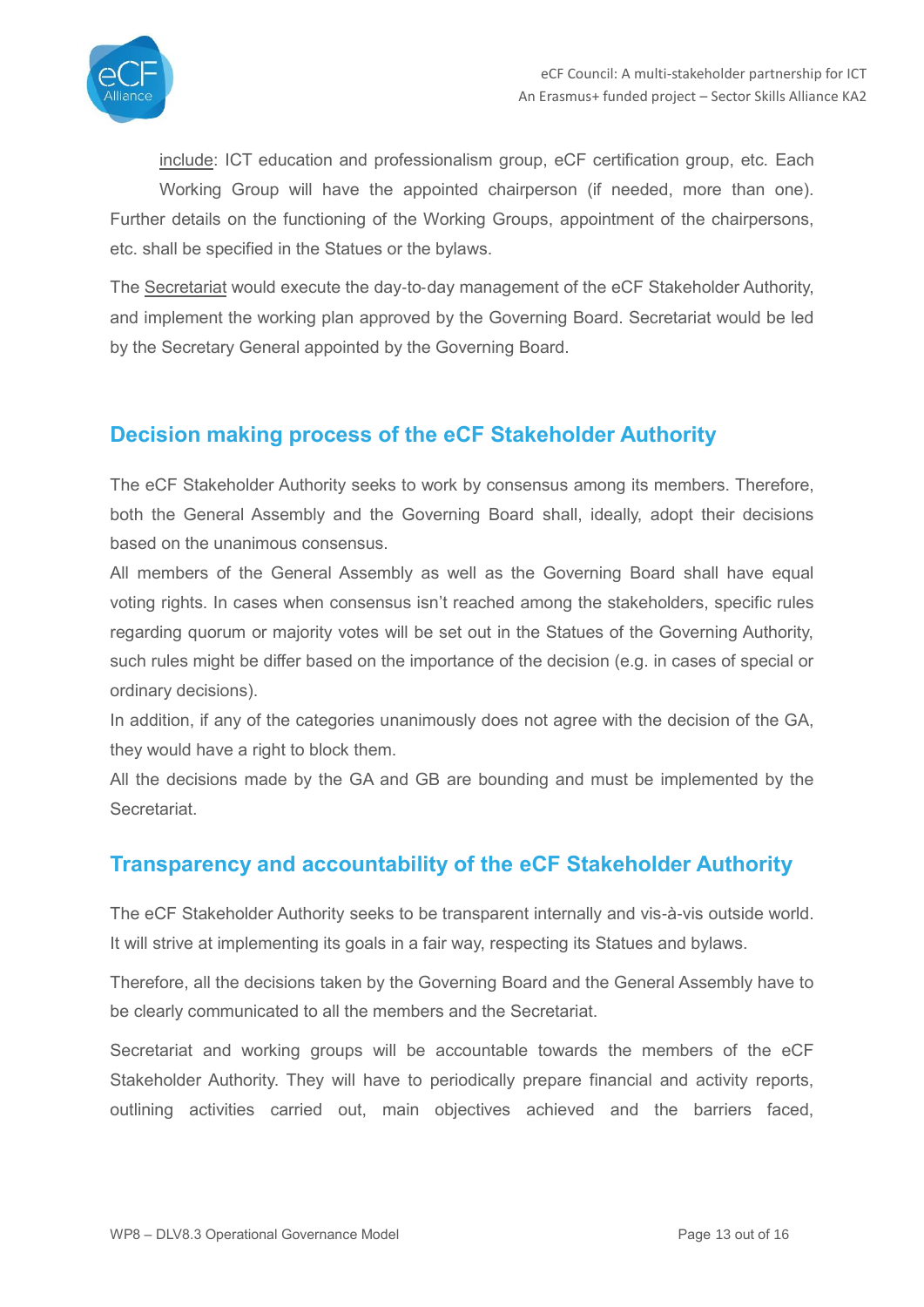

demonstrating impact and financial costs of their work. Such reports shall be approved by the Governing Board (periodic) or General Assembly (Annual reports).

In addition, annual activity reports shall be made public and accessible for any interested party.

### <span id="page-13-0"></span>**Membership fees**

The eCF Stakeholder Authority shall strive self-financed organisation sustained through the membership fees, service contracts, grants or other similar means of funding to be determined in the Statues.

Each full member willing to have voting rights in the eCF Stakeholder Authority shall pay the membership fees that would ensure smooth functioning of the eCF Stakeholder Authority. It will be used to sustain the Secretariat and fund the main activities of the eCF Stakeholder Authority.

Membership fees will be determined by the Governing Board, and will be based on: 1) the turnover for the big companies and private certification providers, 2) number of the employees and the turnover for SMEs, 3) organisational budget for the public administrations, education providers, public certification bodies, regulatory bodies (not including national administrations, such as ministries), organisations of the ICT professionals, associations, clusters and similar bodies; 4) annual pro‐capita GDP for the national administrations.

### <span id="page-13-1"></span>**Example of the functioning of the eCF Stakeholder Authority**

EU schemes for harmonised definitions of digital skills, such as eCompetence Framework (EN 16234-1) and ESCO, are increasingly recognised and used on the market. Public administrations in several countries as well as large companies are assessing and mapping their own internal ICT competences towards those schemes. These skills assessments are either performed internally by the organisations or outsourced to external entities such as VET providers and skills experts. In both cases, internal and external assessment, there is no recognised mechanism to ensure the quality of the assessment itself. Thus, there is an increasing need of the Quality Label that would give assurance that the assessment of ICT competences and their mapping towards eCF and ESCO fulfils quality criteria.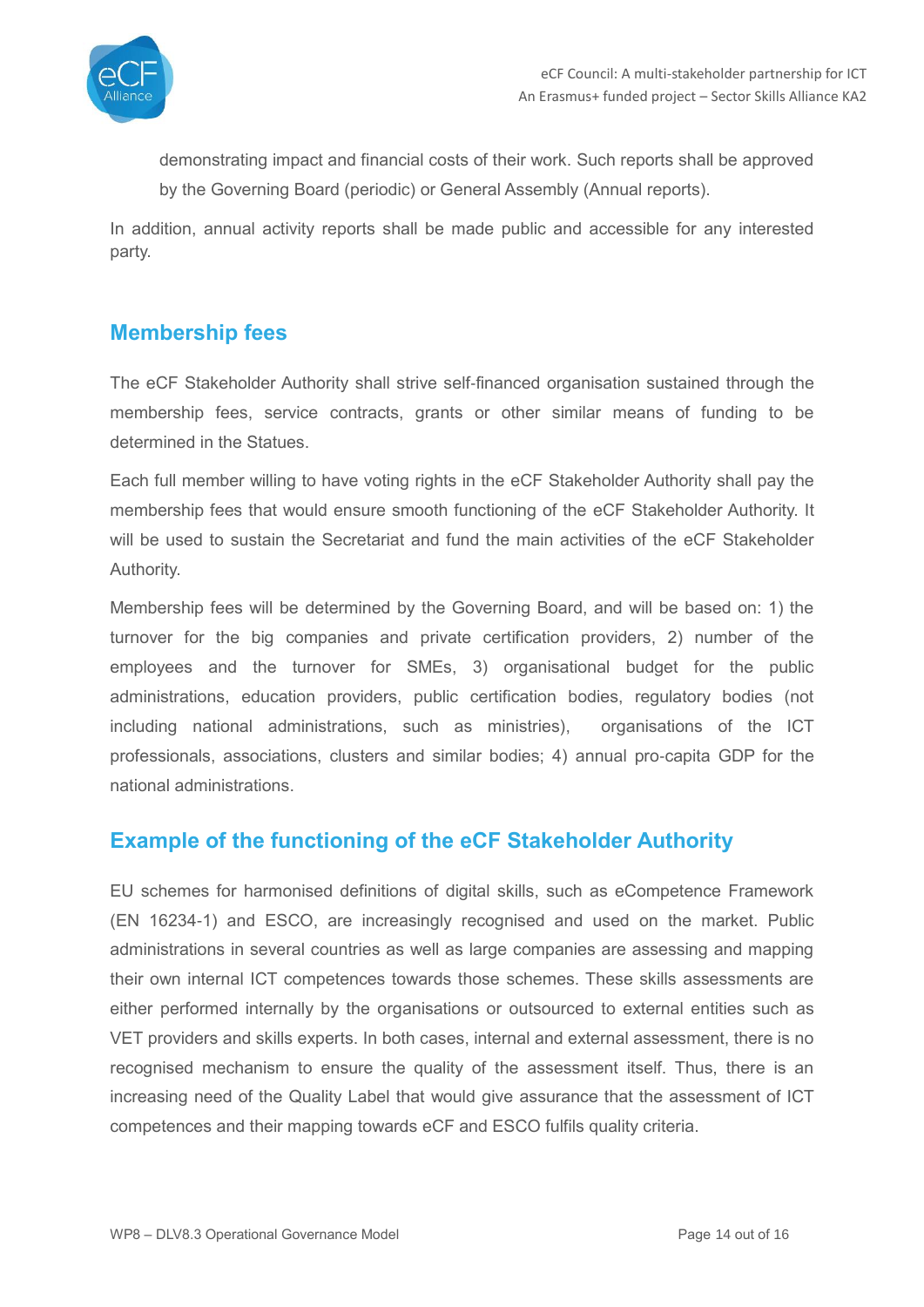

Therefore, the General Assembly might decide that the creation of the eCF Digital-Skills Quality Label ("DS Quality Label") is one of the top strategic priorities and potential sources of income for the eCF Stakeholder Authority. Following such decision, the Governing Board shall establish the Working Group on the eCF Digital-Skills Quality Label.

In such case, the Working Group on the eCF Digital-Skills Quality Label would perform a market analysis, and prepare the strategy for the DS Quality Label. It would also chose its members who could serve as an internal Scientific expert group, composed by the interested experts from the Working Group. The Scientific expert group would be responsible for developing the standard methodology for assigning the DS Quality Label. This Methodology shall explain how the DS Quality Label is obtained, what are the criteria, etc. Meanwhile, the long term goal of the Working Group would be to create the CEN standard based on this methodology.

Experts composing the Scientific expert group would agree to offer their contribution to draft the methodology standard on a voluntary basis. However, they would receive a monetary compensation every time a DS Quality Label is assigned to an organisation, for instance in the form of a royalty. The remaining revenues from the DS Quality Label would go directly to the budget of the eCF Stakeholder Authority.

The Working Group would provide timely reports on the implementation of its activities (drafting market analysis, creation of the methodology, DS Quality Labels assigned, etc.) to the Governing Board.